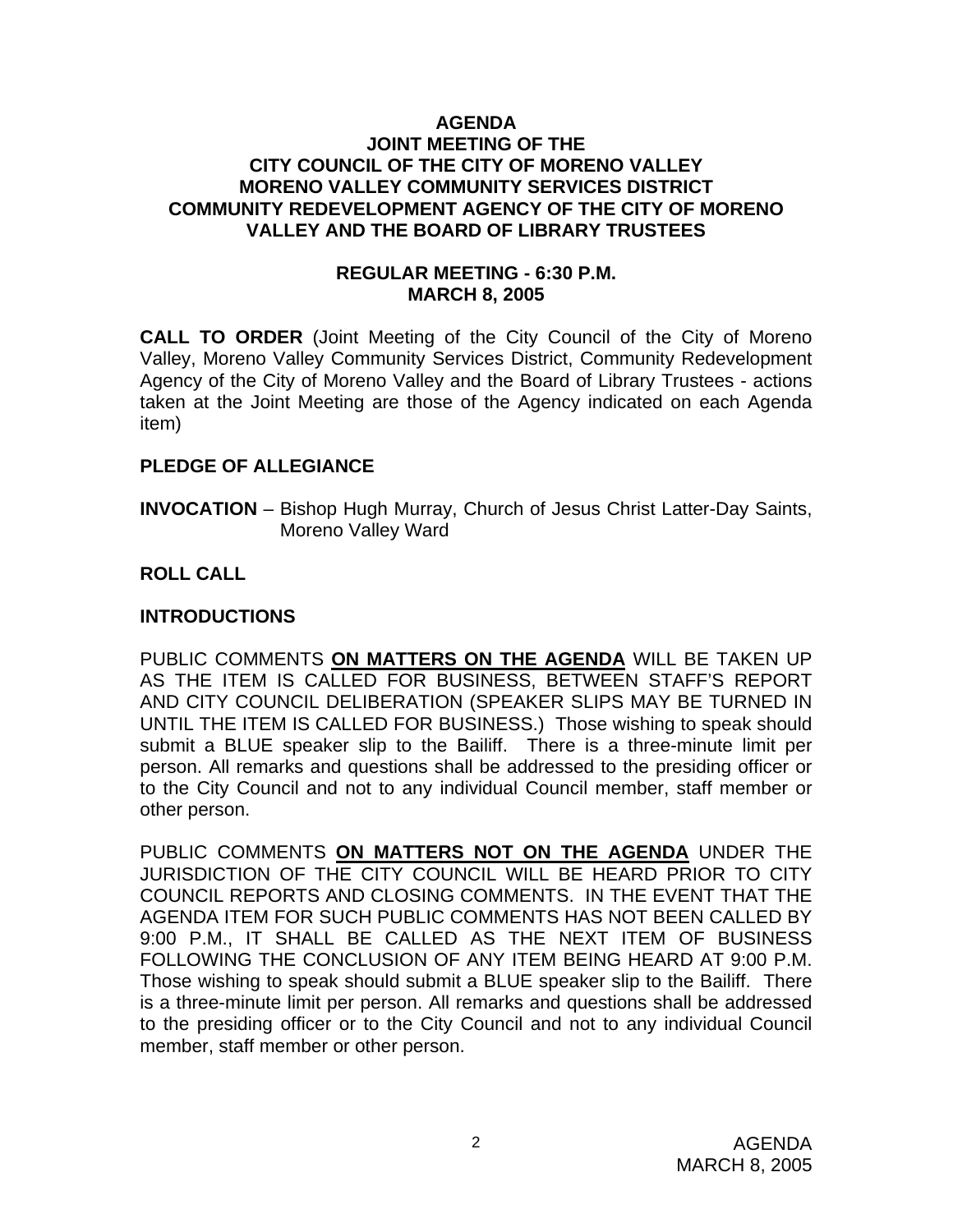### **JOINT CONSENT CALENDARS (SECTIONS A-D) OF THE CITY COUNCIL OF THE CITY OF MORENO VALLEY, MORENO VALLEY COMMUNITY SERVICES DISTRICT, COMMUNITY REDEVELOPMENT AGENCY OF THE CITY OF MORENO VALLEY, AND THE BOARD OF LIBRARY TRUSTEES**

All items listed under the Consent Calendars, Sections A, B, C, and D are considered to be routine and non-controversial, and may be enacted by one motion unless a member of the Council, Community Services District, Redevelopment Agency or the Board of Library Trustees requests that an item be removed for separate action. The motion to adopt the Consent Calendars is deemed to be a separate motion by each Agency and shall be so recorded by the City Clerk. Items withdrawn for report/discussion will be heard after public hearing items.

# **A. CONSENT CALENDAR** - **CITY COUNCIL**

- A1. ORDINANCES FIRST READING BY TITLE ONLY Recommendation: Waive reading of all Ordinance Introductions and read by title only.
- A2. MINUTES REGULAR MEETING OF FEBRUARY 22, 2005 (Report of: City Clerk's Department) Recommendation: Approve as submitted.
- A3. MINUTES SPECIAL MEETING OF FEBRUARY 15, 2005 (Report of: City Clerk's Department) Recommendation: Approve as submitted.
- A4. ACCEPTANCE OF THE OFFICE OF TRAFFIC SAFETY (OTS) GRANT FUNDING, "CALIFORNIA SEAT BELT COMPLIANCE CAMPAIGN" (Report of: Police Department) Recommendation: Accept the OTS Grant in the amount of \$59,967.00 entitled "California Seat Belt Compliance Campaign." This will allow the Moreno Valley Police Department (MVPD) to provide directed enforcement during the statewide campaign. This campaign will coincide with the statewide campaign, which includes the Memorial Day Holiday period this year, and will be related to seat belt and child safety seat usage.
- A5. THIRD AMENDMENT TO AGREEMENT FOR PROFESSIONAL CONSULTANT SERVICES WITH CALTROP ENGINEERING, INC. (Report of: Public Works Department) Recommendation: Approve the Third Amendment to Agreement for Professional Consultant Services with Caltrop Engineering Inc., 1037 West 9<sup>th</sup> Street, Upland, California 91786 to provide Professional Consultant Services; authorize the Mayor to execute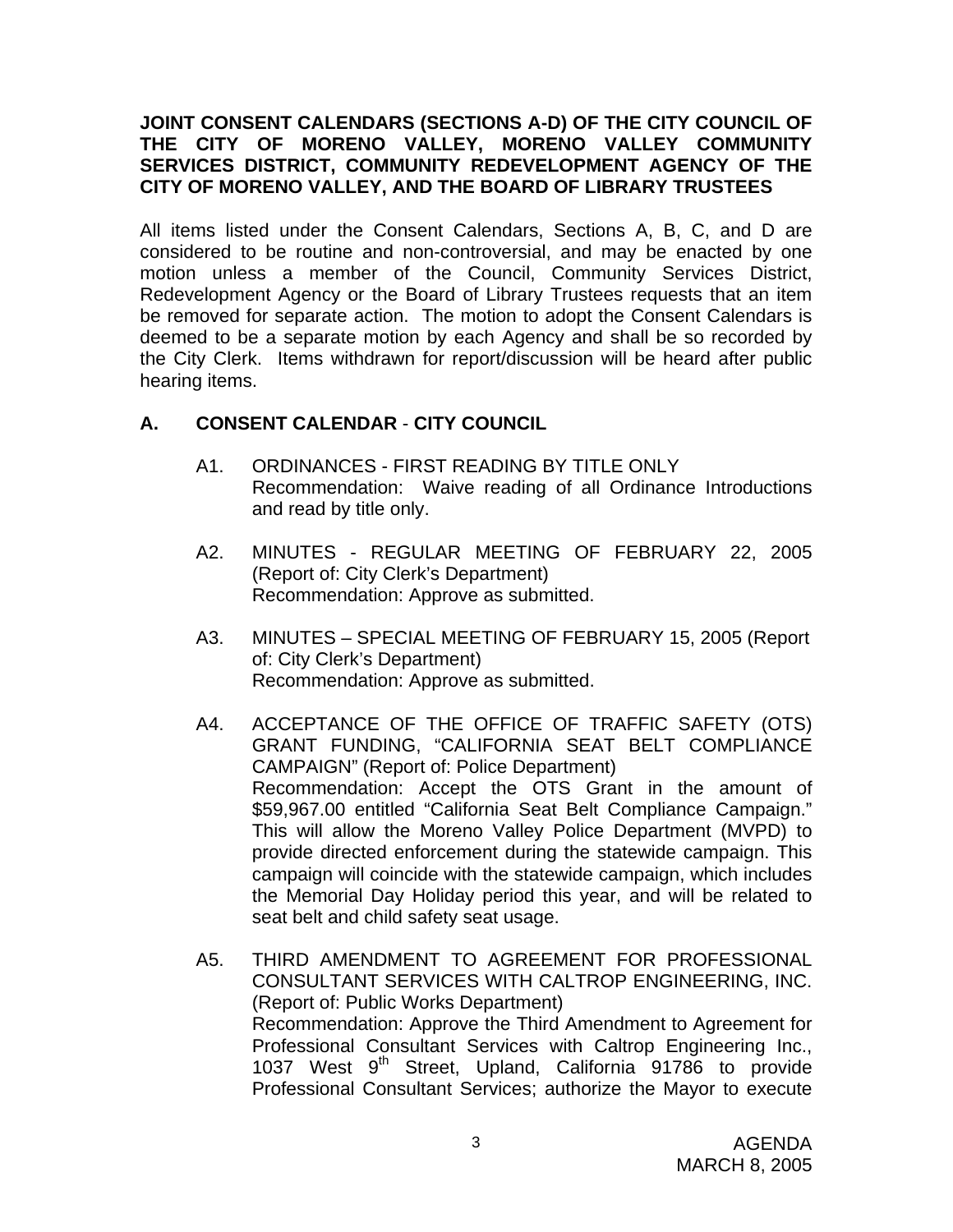said Third Amendment to Agreement for Professional Consultant Services with Caltrop Engineering Inc.; and authorize an increase in the Purchase Order to Caltrop Engineering Inc. in the amount of \$64,000 when all parties have signed the Third Amendment to Agreement for Professional Consultant Services.

A6. PALM DESERT DEVELOPMENT COMPANY (PDDC) HEACOCK COTTONWOOD IV, LP (COTTONWOOD PLACE PHASE IV) RESOLUTIONS FOR TAX CREDIT APPLICATION (Report of: Community Development Department) Recommendation: Adopt Resolution No. 2005-25, a Resolution of the City of Moreno Valley regarding assistance to the Cottonwood Place Phase IV housing development proposed by Palm Desert Development Company.

#### Resolution No. 2005-25

A Resolution of the City Council of the City of Moreno Valley, California, Supporting the Cottonwood Place Phase IV Housing Development and Affirming its Intention to Provide Assistance to Heacock Cottonwood IV, LP, a Subsidiary of the Palm Desert Development Company

#### **B. CONSENT CALENDAR** - **COMMUNITY SERVICES DISTRICT**

- B1. ORDINANCES FIRST READING BY TITLE ONLY Recommendation: Waive reading of all Ordinance Introductions and read by title only.
- B2. MINUTES REGULAR MEETING OF FEBRUARY 22, 2005 (Report of: City Clerk's Department) Recommendation: Approve as submitted.

#### **C. CONSENT CALENDAR** - **COMMUNITY REDEVELOPMENT AGENCY**

- C1. ORDINANCES FIRST READING BY TITLE ONLY Recommendation: Waive reading of all Ordinance Introductions and read by title only.
- C2. MINUTES REGULAR MEETING OF FEBRUARY 22, 2005 (Report of: City Clerk's Department) Recommendation: Approve as submitted.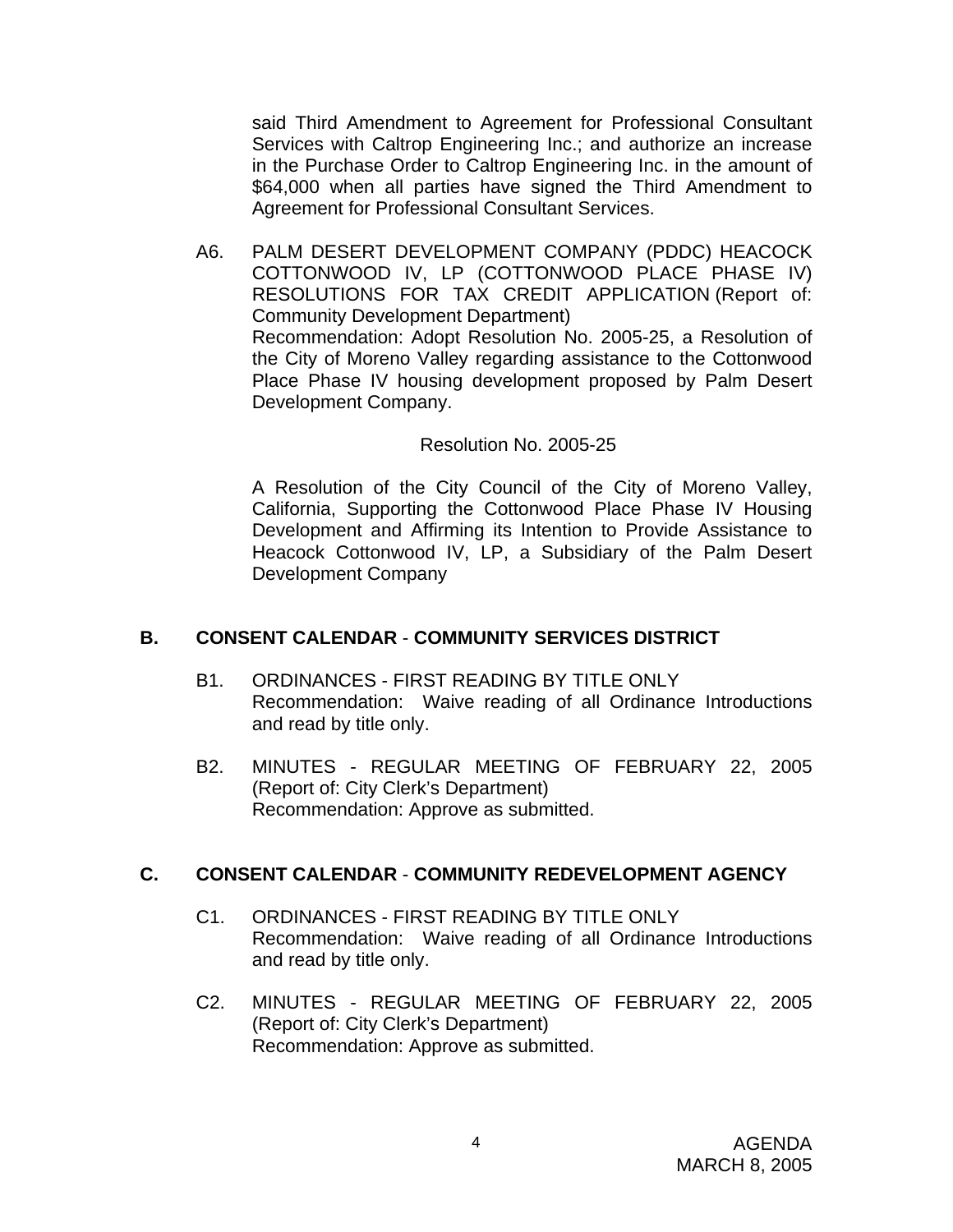C3. PALM DESERT DEVELOPMENT COMPANY (PDDC) HEACOCK COTTONWOOD IV, LP (COTTONWOOD PLACE PHASE IV) RESOLUTIONS FOR TAX CREDIT APPLICATION (Report of: Community Development Department) Recommendation: Adopt Resolution No. RDA 2005-03, a Resolution of the Community Redevelopment Agency of the City of Moreno Valley regarding assistance to the Cottonwood Place Phase IV housing development proposed by Palm Desert Development Company.

Resolution No. RDA 2005-03

A Resolution of the Community Redevelopment Agency of the City of Moreno Valley Supporting the Cottonwood Place Phase IV Housing Development and Affirming its Intention to Provide Assistance to Heacock Cottonwood IV, LP, a Subsidiary of the Palm Desert Development Company

# **D. CONSENT CALENDAR** - **BOARD OF LIBRARY TRUSTEES**

- D1. ORDINANCES FIRST READING BY TITLE ONLY Recommendation: Waive reading of all Ordinance Introductions and read by title only.
- D2. MINUTES REGULAR MEETING OF FEBRUARY 22, 2005 (Report of: City Clerk's Department) Recommendation: Approve as submitted.

#### **E. PUBLIC HEARINGS**

Questions or comments from the public on a Public Hearing matter are limited to five minutes per individual and must pertain to the subject under consideration.

 Those wishing to speak should complete and submit a GOLDENROD speaker slip to the Bailiff.

E1. RECONSIDERATION OF TENTATIVE TRACT MAP NO. 31556, WHICH INCLUDED THE SUBDIVISION OF A 75.6 GROSS ACRE PORTION OF LAND INTO 85 SINGLE-FAMILY RESIDENTIAL LOTS, TWO (2) DETENTION AND CLEANSING BASIN LOTS, ONE FIRE ACCESS LOT AND FOUR (4) OPEN SPACE LOTS WITHIN THE RA-2 (RESIDENTIAL AGRICULTURE -2) AND HR (HILLSIDE RESIDENTIAL) LAND USE DISTRICTS. THE PROJECT IS LOCATED ON THE NORTHEAST CORNER OF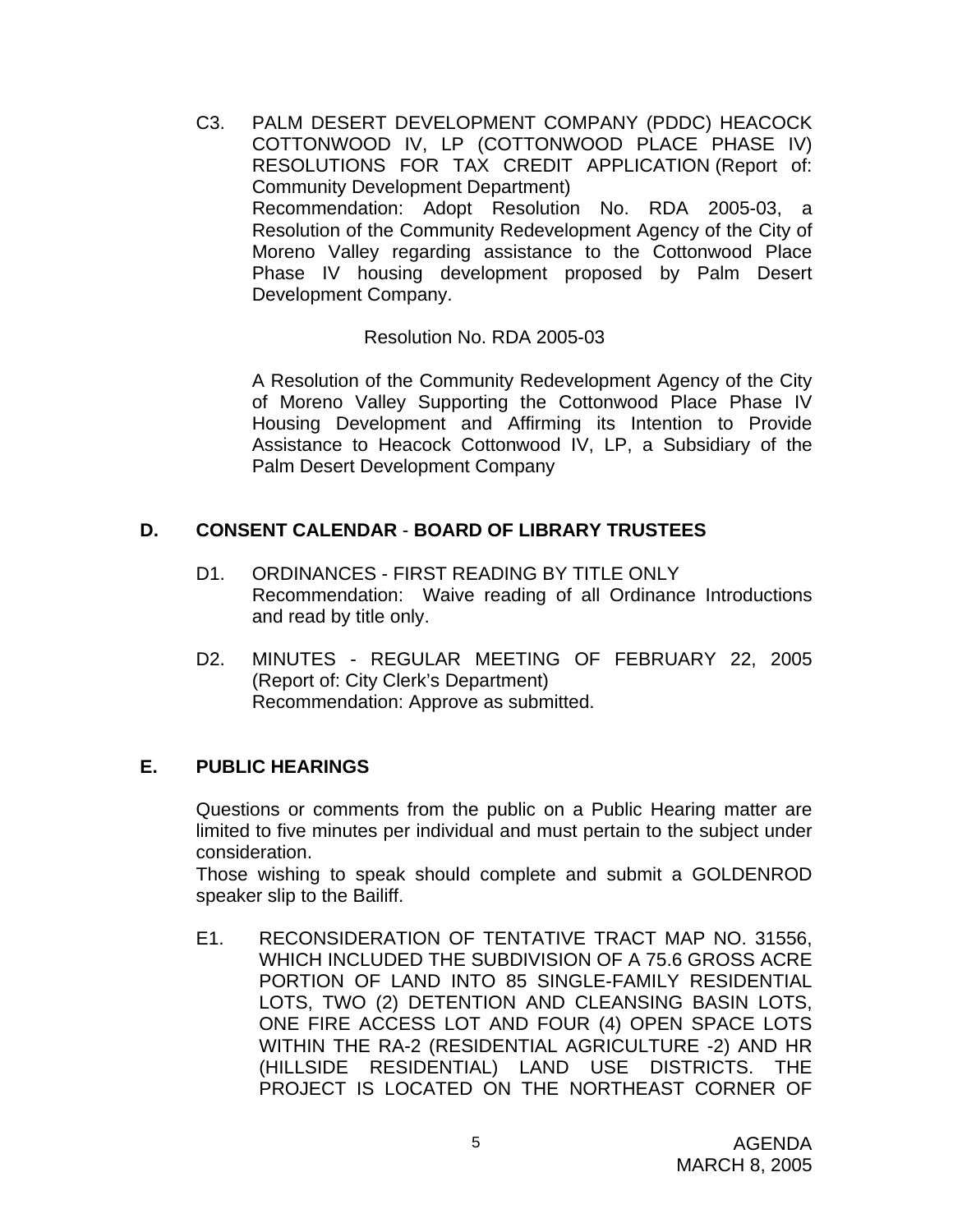OLIVER STREET AND JUNIPER AVENUE AND WAS SUBMITTED BY THE APPLICANT, EMPIRE HOMES (Report of: Community Development Department) Recommendation: That the City Council:

- 1. Reconsider the revised Tentative Tract Map No. 31556 and either:
	- A. Approve the revised Tentative Tract Map No. 31556 by taking the following actions:
		- 1. Ratify the Adoption of the Negative Declaration and direct staff to file a Notice of Determination;
		- 2. Rescind the prior Resolution No. 2005-16 denying Tentative Tract Map No. 31556;
		- 3. Approve the revised project; and
		- 4. Direct staff to prepare an approval resolution for the March 22, 2005, City Council Meeting; or
	- B. Take no action
- E2. RECOMMENDATION TO CONDUCT HEARING, FIND CEQA CATEGORICAL EXEMPTION AND NEPA PROGRAMMATIC CATEGORICAL EXCLUSION, ADOPT RESOLUTION(S) OF NECESSITY AUTHORIZING EMINENT DOMAIN PROCEEDINGS FOR THE EASEMENTS FOR THE AQUEDUCT BIKE TRAIL FROM JOHN F. KENNEDY DRIVE TO COTTONWOOD AVENUE, AND AUTHORIZE FILING OF APPROPRIATE ACTIONS AND SEEKING ORDERS FOR DEPOSIT AND PREJUDGMENT POSSESSION, PROJECT NO. 02-46165321 (Report of: Public Works Department) Recommendation: That the City Council:

- 1. Conduct hearing, allowing the property owners who have requested the right to appear to provide additional evidence to the City Council;
- 2. Approve and adopt the Planning Division's findings that the project, including each proposed easement acquisition and Resolution of Necessity, is exempt from CEQA as it is classified as a Class 1 Categorical Exemption (under section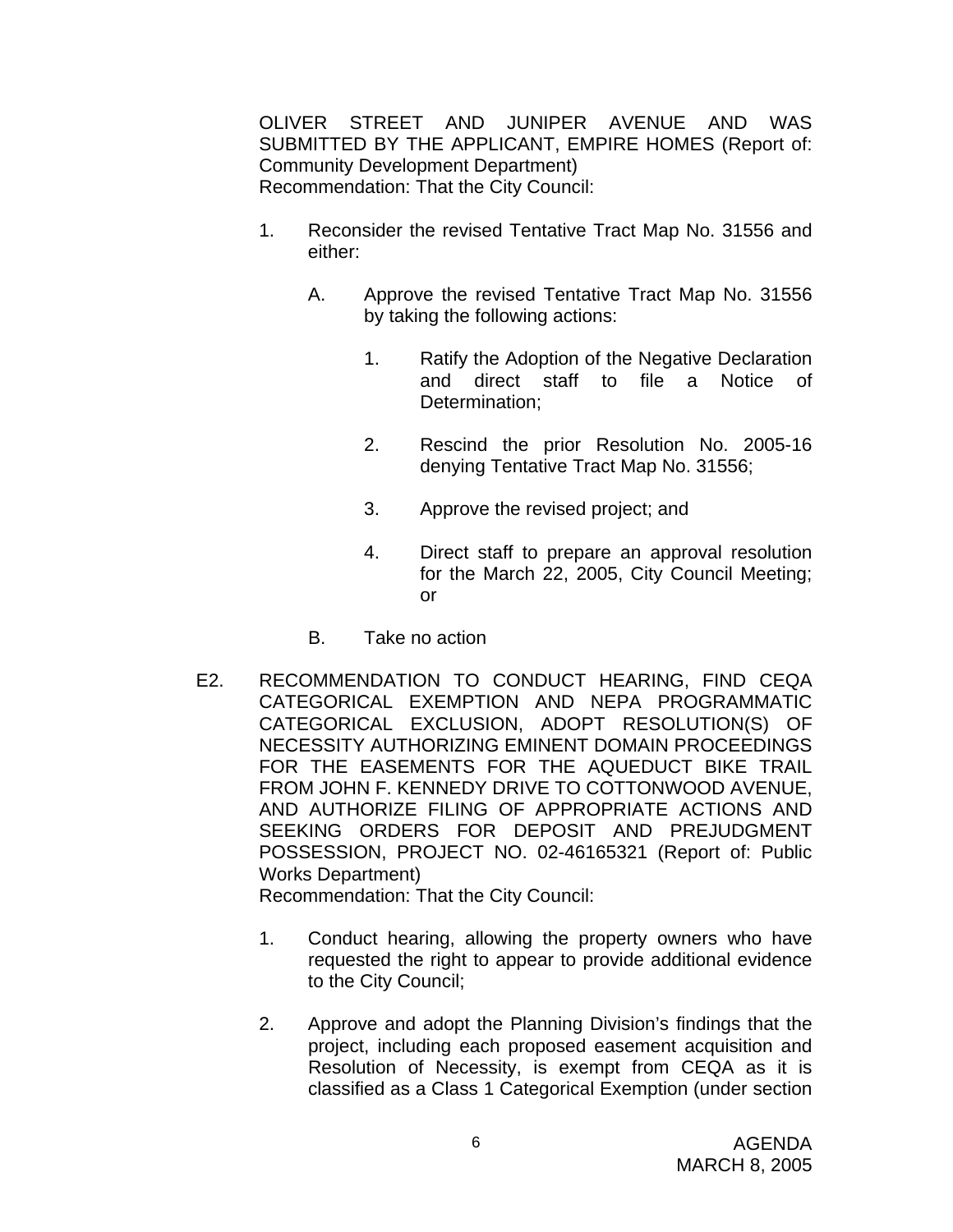15301C), and does not have a significant impact on the environment as defined by Caltrans' NEPA determination of Programmatic Categorical Exclusion (PCE); therefore, environmental documents are not required;

- 3. Find that the proposed Factual Summary to Justify Findings, attached to the Staff's Agenda Request, is true and correct, as to each proposed Resolution of Necessity;
- 4. Find and determine that each of the statements, findings and facts in each of the proposed Resolution(s) of Necessity is true and correct;
- 5. Adopt the Resolution(s) of Necessity Nos. 2005-21 (Dink Properties, Inc.), 2005-22 (Regional Properties, Inc.), 2005- 23 (Southwest Bank), and 2005-24 (Sunnymead Joint Venture) authorizing eminent domain proceedings; and

#### Resolution No. 2005-21

 A Resolution of the City Council of the City of Moreno Valley, California, Finding and Determining that the Public Interest and Necessity Require the Acquisition of Property for a Public Bike Trail Including Related Improvements and Facilities; that the Acquisition and Taking of the Easements in the Herein-Described Property or Properties are Necessary for the Project; that the Project is Planned in a Manner that is most Compatible with the Greatest Public Good and the Least Private Injury; that the Offer Required by Government Code Section 7267.2 has been made; Authorizing Proceedings to be Commenced in Eminent Domain; and Authorizing the Deposit of Necessary Funds and the Payment of Necessary Expenses and Fees for Acquisition of said Properties; and Authorizing Counsel to Obtain an Order for Prejudgment Possession of the Subject **Properties** 

Assessor Parcel Number: 482-671-010 Owner: Dink Properties, Inc.

Resolution No. 2005-22

A Resolution of the City Council of the City of Moreno Valley, California, Finding and Determining that the Public Interest and Necessity Require the Acquisition of Property for a Public Bike Trail Including Related Improvements and Facilities; that the Acquisition and Taking of the Easements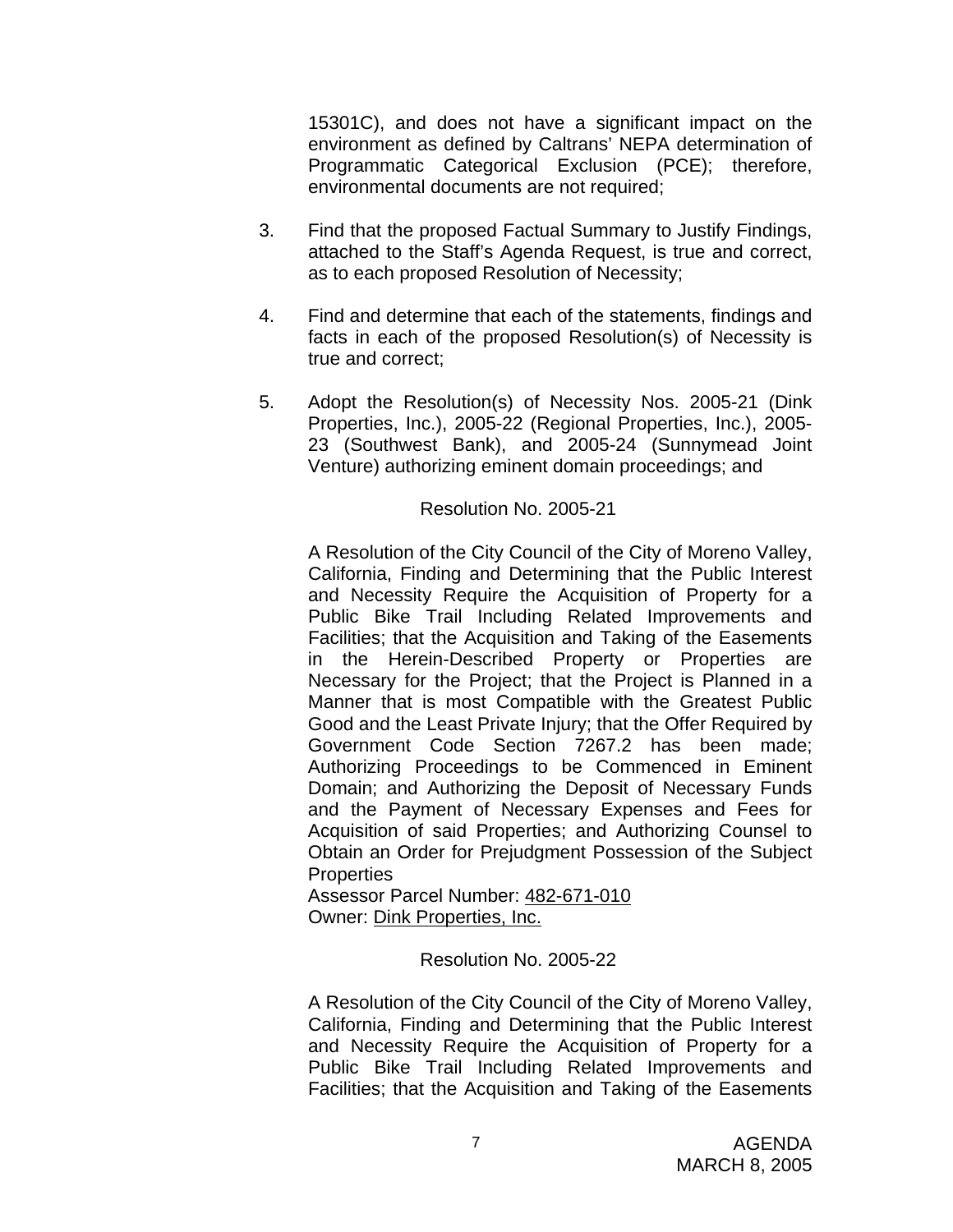in the Herein-Described Property or Properties are Necessary for the Project; that the Project is Planned in a Manner that is most Compatible with the Greatest Public Good and the Least Private Injury; that the Offer Required by Government Code Section 7267.2 has been made; Authorizing Proceedings to be Commenced in Eminent Domain; and Authorizing the Deposit of Necessary Funds and the Payment of Necessary Expenses and Fees for Acquisition of said Properties; and Authorizing Counsel to Obtain an Order for Prejudgment Possession of the Subject **Properties** 

Assessor Parcel Numbers: 296-162-012, 296-212-034, 296- 212-062, 296-212-064, 296-223-001;

Owner: Regional Properties, Inc.

#### Resolution No. 2005-23

A Resolution of the City Council of the City of Moreno Valley, California, Finding and Determining that the Public Interest and Necessity Require the Acquisition of Property for a Public Bike Trail Including Related Improvements and Facilities; that the Acquisition and Taking of the Easements in the Herein-Described Property or Properties are Necessary for the Project; that the Project is Planned in a Manner that is most Compatible with the Greatest Public Good and the Least Private Injury; that the Offer Required by Government Code Section 7267.2 has been made; Authorizing Proceedings to be Commenced in Eminent Domain; and Authorizing the Deposit of Necessary Funds and the Payment of Necessary Expenses and Fees for Acquisition of Said Properties; and Authorizing Counsel to Obtain an Order for Prejudgment Possession of the Subject **Properties** 

Assessor Parcel Number: 482-383-005; Owner: Southwest Bank

Resolution No. 2005-24

A Resolution of the City Council of the City of Moreno Valley, California, Finding and Determining that the Public Interest and Necessity Require the Acquisition of Property for a Public Bike Trail Including Related Improvements and Facilities; that the Acquisition and Taking of the Easements in the Herein-Described Property or Properties are Necessary for the Project; that the Project is Planned in a Manner that is most Compatible with the Greatest Public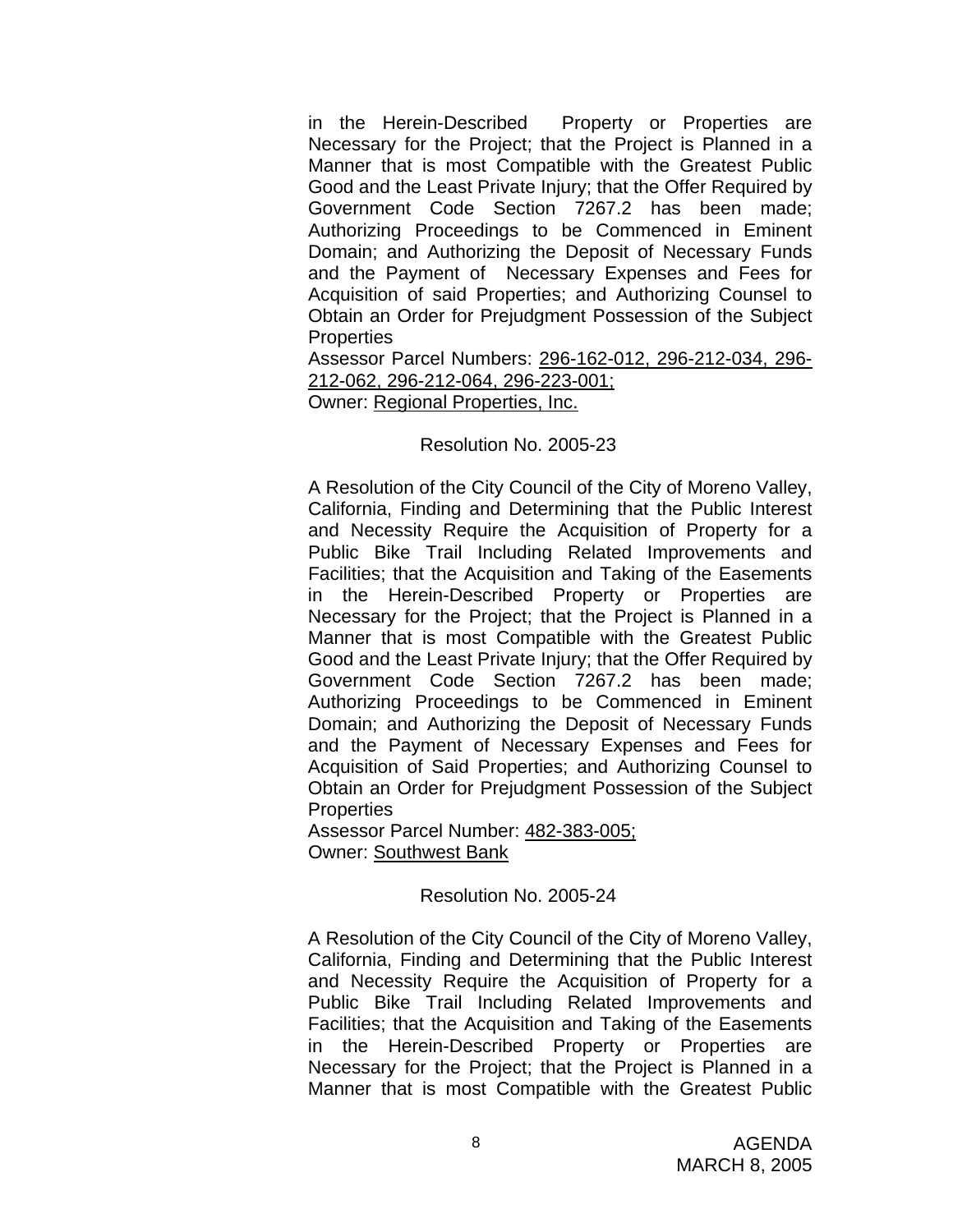Good and the Least Private Injury; that the Offer Required by Government Code Section 7267.2 has been made; Authorizing Proceedings to be Commenced in Eminent Domain; and Authorizing the Deposit of Necessary Funds and the Payment of Necessary Expenses and Fees for Acquisition of said Properties; and Authorizing Counsel to Obtain an Order for Prejudgment Possession of the Subject **Properties** Assessor Parcel Number: 482-672-022;

Owner: Sunnymead Joint Venture

6. Direct the City Attorney/counsel for the City to file appropriate action(s) in eminent domain, and including applications for orders authorizing deposit of funds and for prejudgment possession.

# **F. ITEMS REMOVED FROM CONSENT CALENDARS FOR DISCUSSION OR SEPARATE ACTION**

# **G. REPORTS**

- G1. APPOINTMENT TO THE ACCESSIBILITY APPEALS BOARD (Report of: City Clerk's Department) Recommendation: That the City Council, after reviewing the ballot provided by the City Clerk:
	- 1. Appoint Lawrence Baird to the Accessibility Appeals Board as a Construction Representative for a term expiring June 30, 2005, or as a Physically Challenged Representative for a term expiring June 30, 2007;
	- 2. If appointment is not made, declare the positions vacant and authorize the City Clerk to re-notice the positions as vacant.
- G2. LEGISLATIVE UPDATE (Report of: Interim Assistant City Manager) Recommendation: That the City Council receive and file the informational report.
- G3. CITY MANAGER'S REPORT (Informational Oral Presentation not for Council action)
- G4. CITY COUNCIL REPORTS ON REGIONAL ACTIVITIES

 Report on Southern California Association of Governments (SCAG) by Council Member White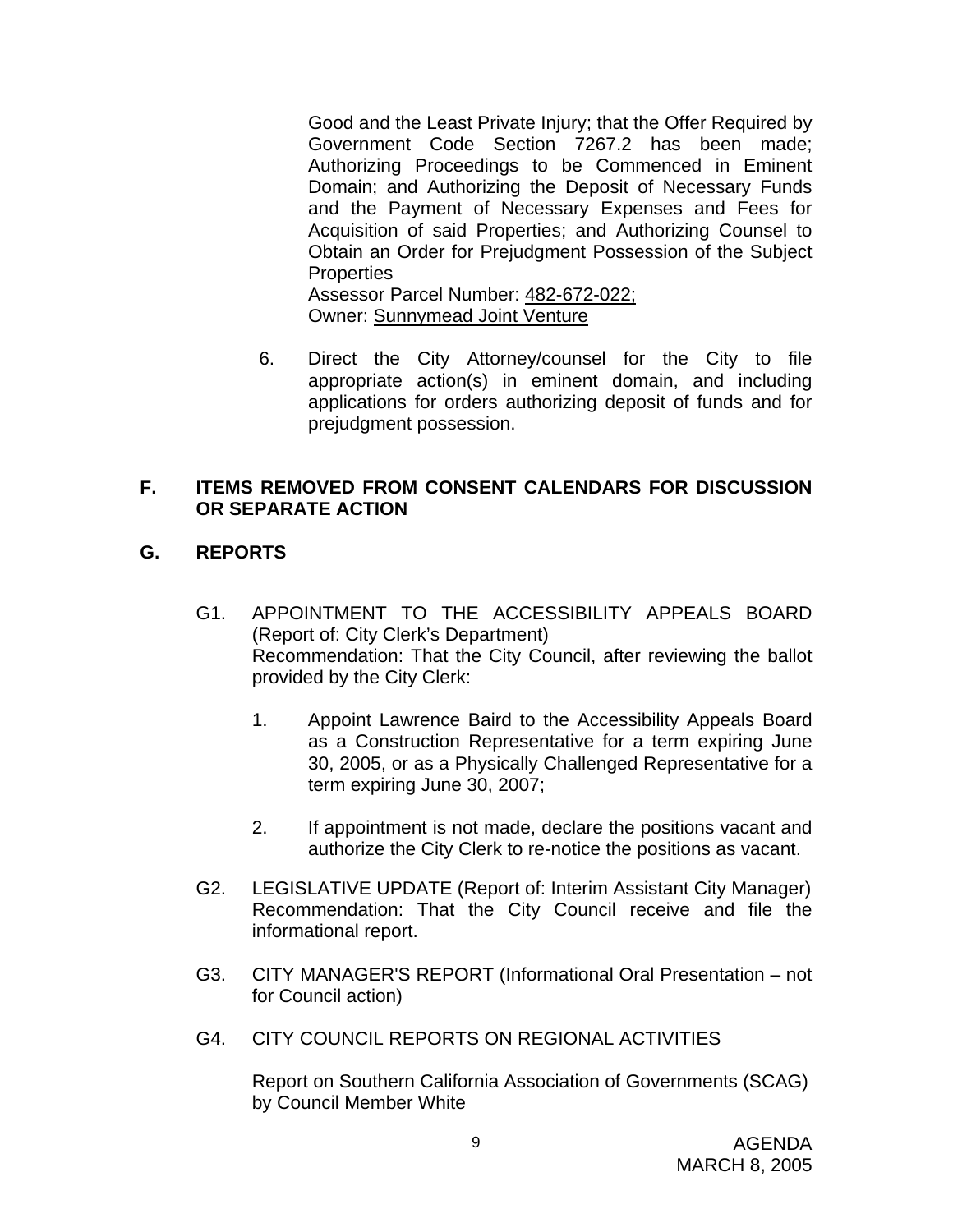# **H. LEGISLATIVE ACTIONS**

#### ORDINANCES - 1ST READING AND INTRODUCTION

H1. SEIZURE AND FORFEITURE OF NUISANCE VEHICLES (CONTINUED FROM 2/22/05) (Report of: City Attorney's Office) Recommendation: That the City Council introduce proposed Ordinance 683 adding Chapter 12.13 to the Moreno Valley Municipal Code, related to the forfeiture of vehicles used in the commission of illegal dumping.

#### Ordinance No. 683

An Ordinance of the City Council of the City of Moreno Valley, California, Amending the City of Moreno Valley Municipal Code by Adding Chapter 12.13 Regarding Seizure and Forfeiture of Nuisance Vehicles

ORDINANCES - 2ND READING AND ADOPTION

ORDINANCES - URGENCY ORDINANCES - NONE

RESOLUTIONS – NONE

PUBLIC COMMENTS **ON ANY SUBJECT NOT ON THE AGENDA** UNDER THE JURISDICTION OF THE CITY COUNCIL

Those wishing to speak should complete and submit a BLUE speaker slip to the Bailiff. There is a three-minute time limit per person. All remarks and questions shall be addressed to the presiding officer or to the City Council and not to any individual Council member, staff member or other person.

#### **CLOSING COMMENTS AND/OR REPORTS OF THE CITY COUNCIL, COMMUNITY SERVICES DISTRICT, OR COMMUNITY REDEVELOPMENT AGENCY**